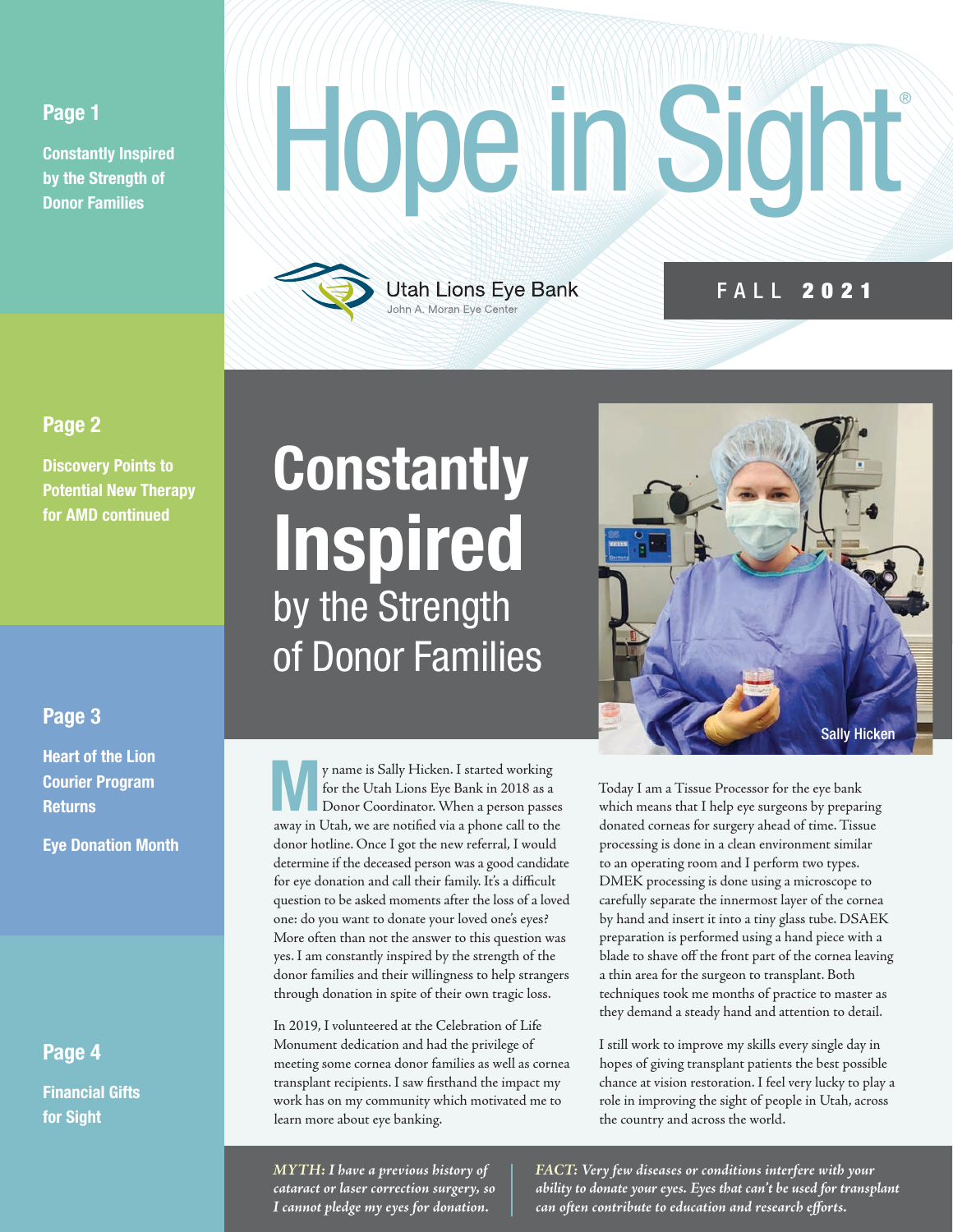## **Discovery Points to** Potential New Therapy for AMD



Gregory S. Hageman, PhD, SCTM executive director, left, and Brandi Williams, PhD

F<br>hvo ollowing more than a decade of research, SCTM Executive Director Gregory S. Hageman, PhD, and his team are pointing the way to new treatments for age-related macular degeneration (AMD) driven by a pair of genes on chromosome 10.

SCTM researchers previously determined AMD is not one disease—as has been long thought—but at least two biologically distinct diseases. Genes on chromosomes 1 and 10 account for at least 90 percent of a person's genetic risk of developing AMD.

The chromosome 10 research team, led by Brandi Williams, PhD, shared its groundbreaking findings, which required access to thousands of donated eyes, in a paper published recently in *Proceedings of the National Academy of Science of the United States of America.*

#### **The SCTM discovered that:**

- The HtrA1 protein—encoded by chromosome 10—normally increases in a specific part of the retina as we age, where it may play a role in preventing abnormal deposits from accumulating.
- People with AMD-associated genetic variants on chromosome 10 make half as much HtrA1 in this part of the retina as they age,



ultimately leading to eye damage, which may include abnormal deposits known as drusen and the development of abnormal blood vessels.

Funded in part by generous donors, the SCTM is developing a therapy to boost levels of the protein for these patients.

The SCTM's unique repository of more than 8,000 pairs of donated human eyes played an essential role in the study since there are no animal models that accurately mimic the biology of chromosome 10-directed AMD. This critical resource, developed in collaboration with the Utah Lions Eye Bank, allowed the SCTM team to compare HTRA1 expression in eyes derived from donors with and without chromosome 10-associated risk genotypes.

"We were able to generate these exciting results thanks to our eye donors and their families," said Dr. Hageman. "We are so extremely grateful for their precious gifts."

Dr. Williams said the research will have a broad impact.

"These data should be important to the entire field and to patients with this devastating disease," she said, "especially with respect to the development of therapeutics to correct this genetic defect."

The SCTM was established in 2009 to more quickly and cost-effectively turn scientific discoveries into clinically effective diagnostics and therapies for blinding eye conditions and is currently focused on finding better treatments for AMD. The disease is a major cause of irreversible blindness worldwide and the leading cause of blindness for Americans aged 55 and over.

The SCTM has also developed a new therapy targeting chromosome 1-directed AMD and is preparing to initiate clinical trials—the first step toward FDA approval.

Learn more about the SCTM at medicine.utah.edu/ophthalmology/research/ centers/sctm/

Watch Dr. Hageman discuss the SCTM's invaluable eye tissue repository at genetherapylive.com/view/importance-of-donor-resources-hageman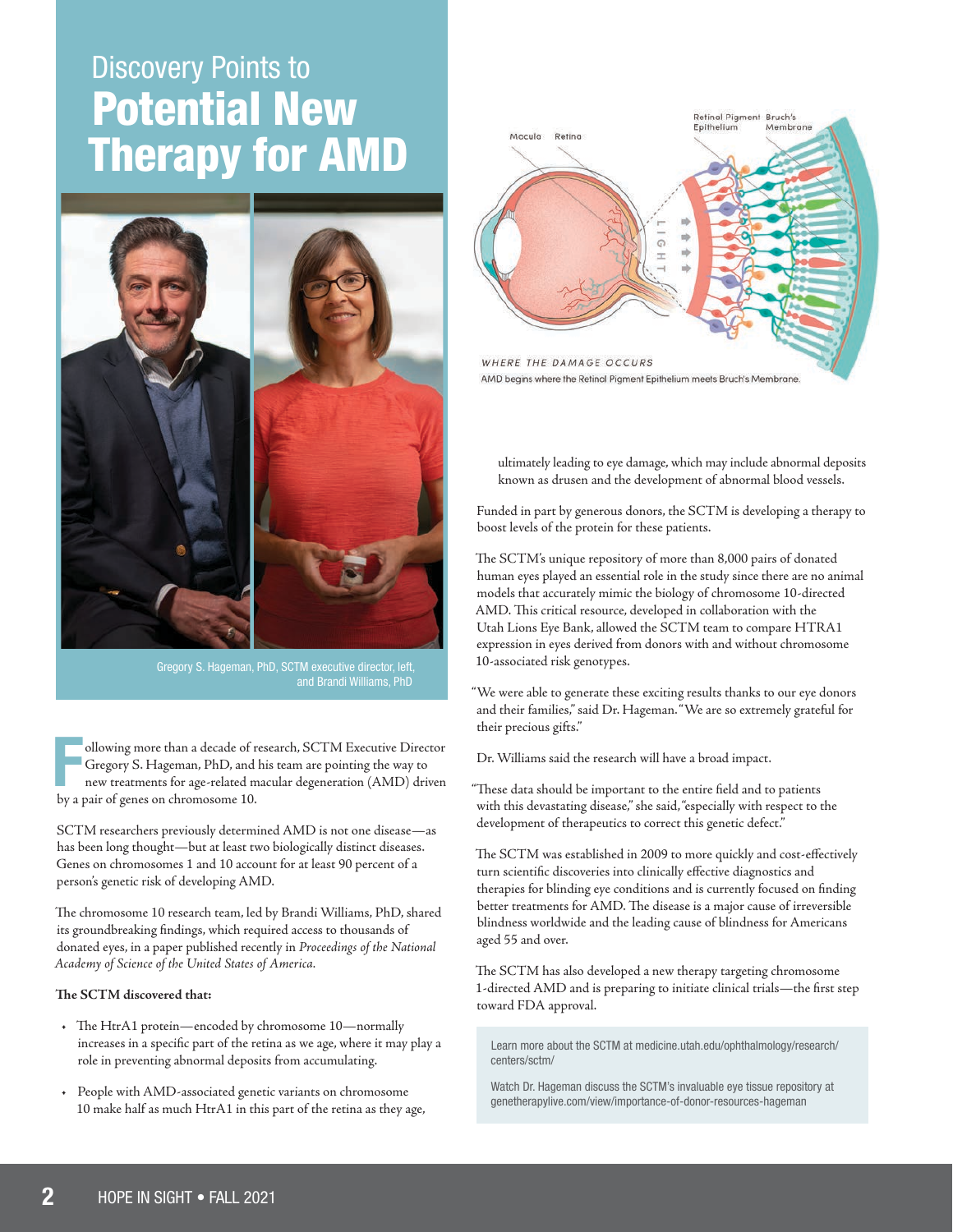

Like us on  $\left| \cdot \right|$  at https://www.facebook.com/utaheyebank/

Follow us on **D** @Utah\_Eye\_Bank

Follow us on  $\bigodot$  @utah\_lions\_eye\_bank

Please visit our website at www.utaheyebank.org

#### Bereavement Support Groups

For bereavement support group information, please contact the University of Utah College of Nursing

#### 801.585.9522

healthcare.utah.edu/caring-connections

### Heart of the Lion Courier Program



After a longer than anticipated hiatus, our Heart of the Lion Courier Program is back! We appreciate your patience as we temporarily suspended the program out of an abundance of caution. If you are interested in resuming delivery operations, please contact **Wade McEntire at wade.mcentire@hsc.utah.edu** to schedule driver training and orientation.

Due to the ongoing concerns for large gatherings, at this time we do not have a date for our annual recognition dinner. We will reach out with a proposed date as soon as appropriate.

Wade McEntire Utah Lions Eye Bank

#### **We would love to share your story.**

If you are the recipient of a cornea, or have a story of a donor that you would like to share, please let us know. Email uleb.familyservices@hsc.utah.edu or just use the QR code!  $\rightarrow$ 





# A COMMUNITY<br>OF COMPASSION

Building Hope • Restoring Sight • Changing Lives

#EyeDonationMonth

#### **MYTH:**

#### **FACT:**

Donating eyes for research doesn't restore sight to anyone. Donating eyes for research can potentially help thousands of people regain their sight, as research on glaucoma, retinal disease, eye complications of diabetes and other sight disorders helps to advance the discovery of the cause and effects of these conditions. This can then lead to new treatments and cures.

#### **UTAH LIONS EYE BANK** utaheyebank.org | uleb@hsc.utah.edu



University of Utah Health 6056 Fashion Square Drive, Ste 200 Murray UT 84107 | 801.581.2039

Join our team!

**Scan the QR code to see our job openings. Come join our team!**